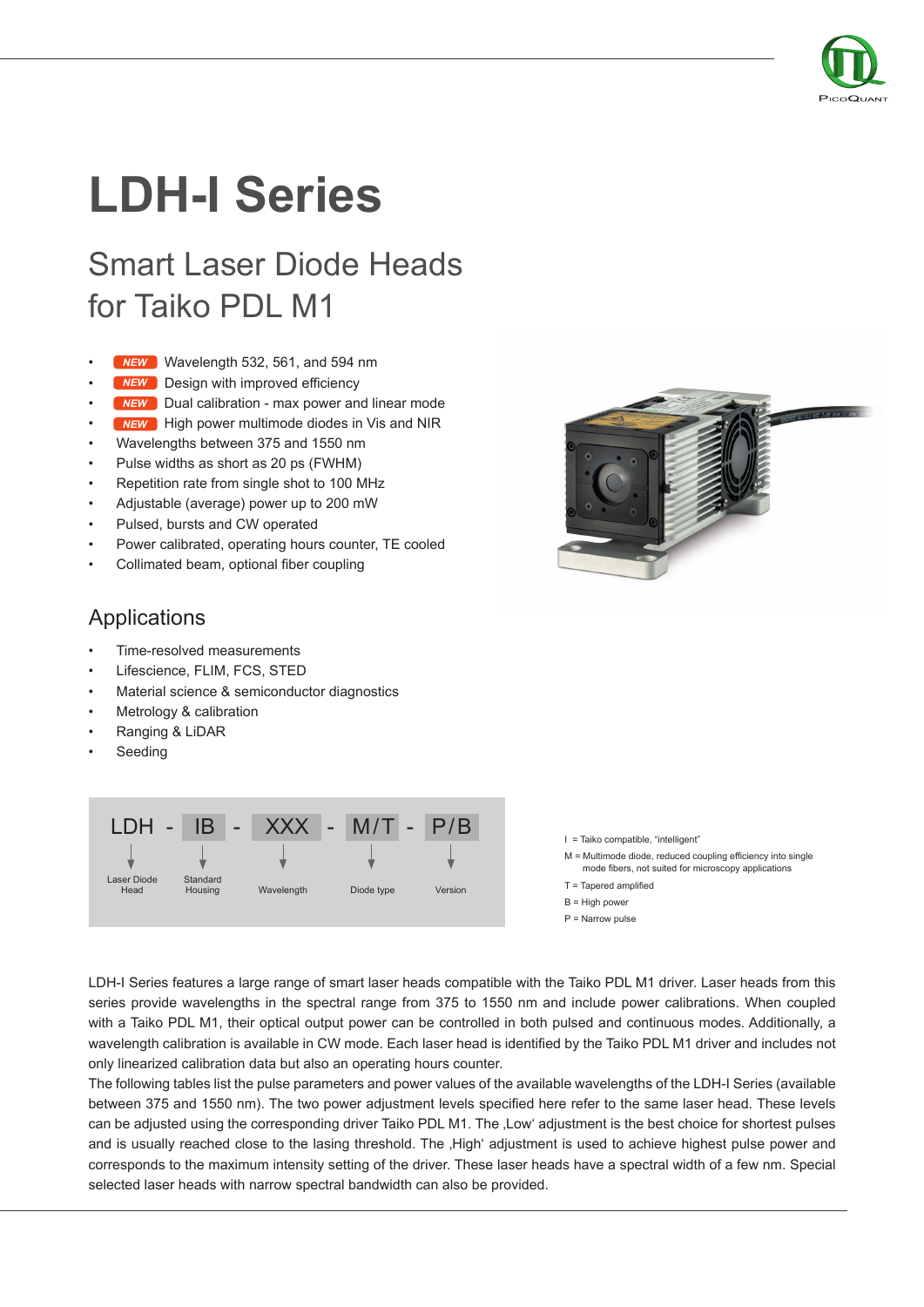## Wavelengths

| Wavelength<br>$(± 10)$ [nm] | <b>Type</b><br>$(LDH-)$ | Pulse <sup>1</sup><br>(FWHM) [ps] | Max rep. rate<br>[MHz] | High avg. power <sup>2</sup><br>[mW] | Low avg. power <sup>3</sup><br>[mW] | <b>CW power</b><br>[mW] |
|-----------------------------|-------------------------|-----------------------------------|------------------------|--------------------------------------|-------------------------------------|-------------------------|
| 375                         | IB-375-P                | $~<$ 40                           | 70                     | 4.0                                  | 1.0                                 | $10$                    |
| 375                         | IB-375-B                | $< 70$                            | 100                    | $7.0$                                | 1.5                                 | 30                      |
| 375                         | IB-375-M-P              | $< 90$                            | 50                     | 8.0                                  | 3.0                                 | 100                     |
| 375                         | IB-375-M                | < 110                             | 50                     | 35.0                                 |                                     | 100                     |
| 395                         | IB-390-B                | $< 70$                            | 100                    | 20.0                                 | 3.0                                 | 50                      |
| 405                         | IB-405-P                | $~<$ 40                           | 100                    | 4.0                                  | 1.0                                 | $10$                    |
| 405                         | IB-405-B                | $< 50$                            | 100                    | 20.0                                 | 3.0                                 | 50                      |
| 405                         | IB-405-M-P              | < 100                             | 50                     | 50.0                                 | 10.0                                | 200                     |
| 405                         | IB-405-M                | < 160                             | 50                     | 85.0                                 |                                     | 200                     |
| 420                         | IB-420-B                | $< 60$                            | 100                    | 12.0                                 | 2.0                                 | 50                      |
| 440                         | IB-440-B                | $< 80$                            | 100                    | 25.0                                 | 1.0                                 | 50                      |
| 440                         | IB-440-M-P              | < 100                             | 80                     | 30.0                                 | 10.0                                | 200                     |
| 440                         | IB-440-M                | < 160                             | 50                     | 85.0                                 |                                     | 200                     |
| 450                         | IB-450-B                | $< 70$                            | 100                    | 12.0                                 | 1.3                                 | 50                      |
| 450                         | IB-450-M-P              | < 110                             | 50                     | 40.0                                 | 5.0                                 | 200                     |
| 450                         | IB-450-M                | < 220                             | 50                     | 85.0                                 |                                     | 200                     |
| 470                         | IB-470-B                | $< 70\,$                          | 100                    | 15.0                                 | 1.0                                 | 50                      |
| 470                         | IB-470-M-P              | < 110                             | 80                     | 40.0                                 | 15.0                                | 200                     |
| 470                         | IB-470-M                | < 220                             | 50                     | 100.0                                |                                     | 200                     |
| 485                         | IB-485-P <sup>4</sup>   | $< 90$                            | 60                     | 3.0                                  | 1.5                                 | 40                      |
| 485                         | IB-485-B <sup>4</sup>   | < 100                             | 100                    | 10.0                                 | 1.0                                 | 50                      |
| 485                         | IB-485-M-P              | < 140                             | 50                     | 35.0                                 | 20.0                                | 200                     |
| 485                         | IB-485-M                | $<220\,$                          | 50                     | 100.0                                |                                     | 200                     |
| 500                         | IB-500-B                | < 110                             | $70\,$                 | $7.0\,$                              | 1.8                                 | 40                      |
| 510                         | IB-510-P <sup>4</sup>   | < 100                             | 100                    | 1.0                                  | 0.5                                 | 15                      |
| 510                         | IB-510-B <sup>4</sup>   | < 110                             | 50                     | $7.0\,$                              | 0.7                                 | 40                      |
| 515                         | IB-520-B <sup>4</sup>   | < 160                             | 100                    | $7.0\,$                              | 1.0                                 | 20                      |
| 520                         | IB-520-B <sup>4</sup>   | < 130                             | 100                    | $7.0\,$                              | 0.6                                 | 20                      |
| 520                         | IB-520-M-P              | < 130                             | 50                     | 13.0                                 | 6.0                                 | 200                     |
| 520                         | IB-520-M                | < 200                             | 50                     | 50.0                                 |                                     | 200                     |
| 532 $(\pm 3)$               | IB-530-T-P              | $< 80\,$                          | 100                    |                                      | 0.5                                 | 20                      |
| 532 $(\pm 3)$               | IB-530-T-B              | ~< 80                             | 100                    | 1.1                                  |                                     | 20                      |
| 561 $(\pm 3)$               | IB-560-T-P              | $< 80$                            | 100                    |                                      | 0.5                                 | 20                      |
| 561 $(\pm 3)$               | IB-560-T-B              | < 80                              | 100                    | 0.9                                  |                                     | 20                      |
| 594 $(\pm 3)$               | IB-595-T-P              | < 100                             | 100                    |                                      | 0.2                                 | 5                       |
| 594 $(\pm 3)$               | IB-595-T-B              | < 100                             | 100                    | $0.5\,$                              |                                     | $\,$ 5 $\,$             |
| 640                         | IB-640-P                | < 55                              | 100                    | 1.0                                  | 0.5                                 | 5                       |
| 640                         | IB-640-B                | ~< 90                             | 100                    | 30.0                                 | 3.0                                 | 50                      |
| 640                         | IB-640-M-P              | < 130                             | 60                     | 40.0                                 | 4.5                                 | 100                     |
| 640                         | IB-640-M                | < 160                             | $70\,$                 | $50.0\,$                             | ÷,                                  | 100                     |
| 655                         | IB-650-P                | < 60                              | 100                    | 1.0                                  | 0.5                                 | 5                       |
| 655                         | IB-650-B                | $< 70$                            | 100                    | 10.0                                 | 2.5                                 | $10$                    |
| 660                         | IB-660-B                | < 100                             | 100                    | 20.0                                 | 3.0                                 | 50                      |
| 670                         | IB-670-P                | < 50                              | 100                    | 2.0                                  | $1.0\,$                             | $\overline{2}$          |
| 670                         | IB-670-B                | < 70                              | 100                    | 7.0                                  | 0.8                                 | 10                      |
| 670                         | IB-670-M-P              | < 120                             | 60                     | 40.0                                 | 10.0                                | 100                     |
| 670                         | IB-670-M                | < 220                             | 80                     | 100.0                                | ÷.                                  | 100                     |
| 685                         | IB-690-B                | < 80                              | 100                    | 10.0                                 | 1.0                                 | 20                      |
| 705                         | IB-705-B                | < 70                              | 100                    | 20.0                                 | 3.0                                 | 25                      |
| 730                         | IB-730-B                | $< 80$                            | 100                    | 20.0                                 | 3.0                                 | 20                      |
| 760                         | IB-760-B                | < 110                             | 100                    | 9.0                                  | 2.0                                 | 20                      |
| 780                         | IB-780-B                | $< 70$                            | 100                    | 30.0                                 | 1.0                                 | 40                      |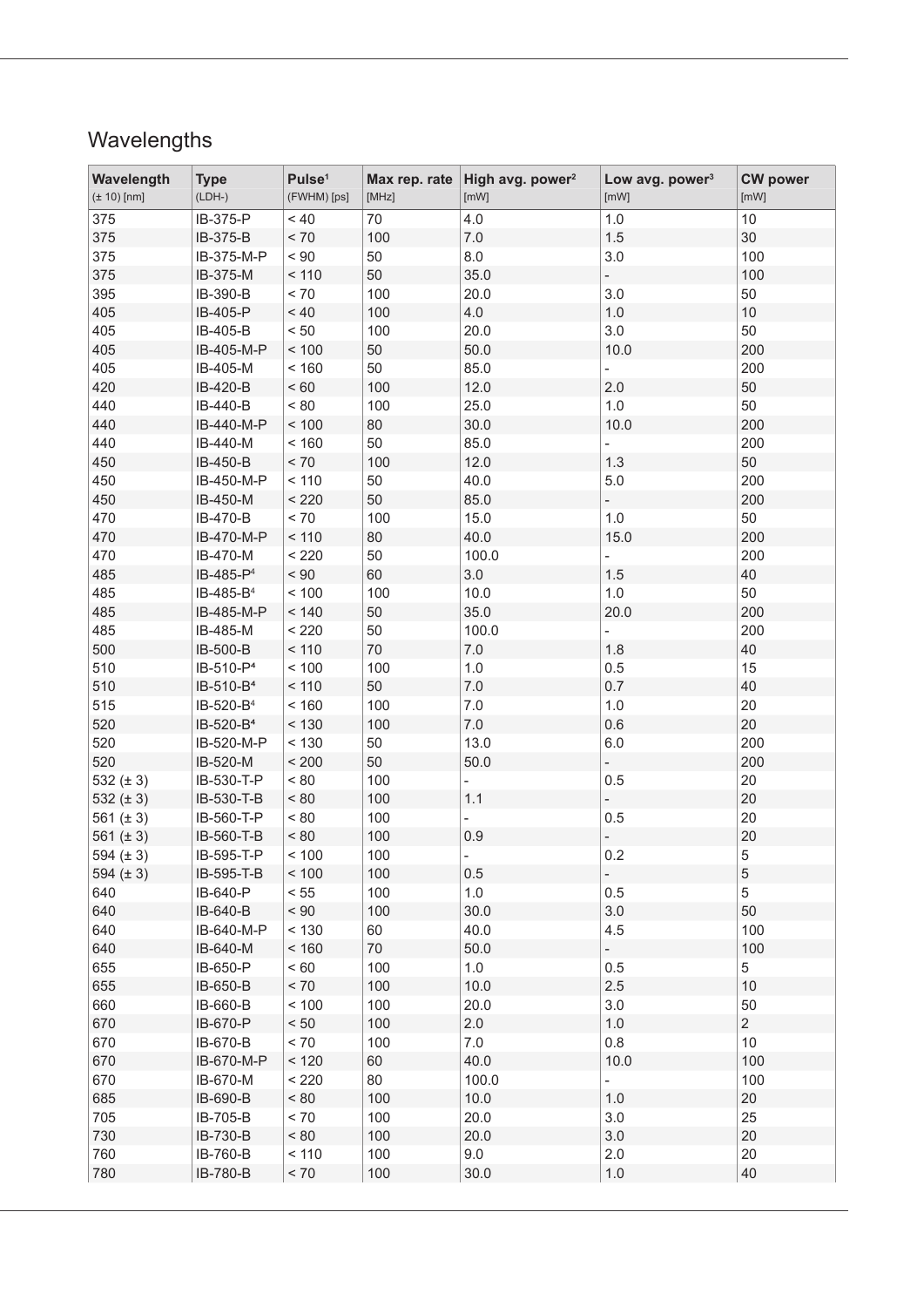| Wavelength<br>$(\pm 10)$ [nm] | <b>Type</b><br>$(LDH-)$ | Pulse <sup>1</sup><br>(FWHM) [ps] | Max rep. rate<br>[MHz] | High avg. power <sup>2</sup><br>[mW] | Low avg. power $3$<br>[mW] | <b>CW power</b><br>[mW] |
|-------------------------------|-------------------------|-----------------------------------|------------------------|--------------------------------------|----------------------------|-------------------------|
| 780                           | IB-780-M-P              | < 150                             | 100                    | 40.0                                 | 12.0                       | 100                     |
| 780                           | IB-780-M                | < 220                             | 80                     | 110.0                                | Ξ.                         | 100                     |
| 805                           | IB-810-B                | < 110                             | 80                     | 10.0                                 | 1.5                        | 50                      |
| 805                           | IB-810-M-P              | < 70                              | 100                    | 40.0                                 | 5.0                        | 200                     |
| 805                           | IB-810-M                | < 160                             | 80                     | 110.0                                | $\overline{\phantom{0}}$   | 200                     |
| 830                           | IB-830-B                | < 70                              | 100                    | 20.0                                 | 0.3                        | 20                      |
| 830                           | IB-830-M-P              | < 90                              | 100                    | 50.0                                 | 12.0                       | 200                     |
| 830                           | IB-830-M                | < 160                             | 80                     | 110.0                                | $\overline{\phantom{0}}$   | 200                     |
| 840                           | IB-840-B                | < 70                              | 100                    | 15.0                                 | 0.8                        | 20                      |
| 850                           | IB-850-B                | < 90                              | 80                     | 10.0                                 | 3.0                        | 50                      |
| 905                           | IB-905-B                | < 70                              | 80                     | 8.0                                  | 2.0                        | 50                      |
| 910                           | IB-910-M-P              | < 130                             | 80                     | 20.0                                 | 10                         | 200                     |
| 910                           | IB-910-M                | < 180                             | 80                     | 150.0                                | $\overline{\phantom{0}}$   | 200                     |
| 940                           | IB-940-B                | $< 90$                            | 100                    | 6.0                                  | 2.0                        | 50                      |
| 975                           | IB-980-B                | < 100                             | 100                    | 7.0                                  | 1.8                        | 50                      |
| 980                           | IB-980-M-P              | < 80                              | 100                    | 35.0                                 | 4.0                        | 200                     |
| 980                           | IB-980-M                | < 180                             | 80                     | 100.0                                | $\overline{\phantom{0}}$   | 200                     |
| $1062 (\pm 3)$                | IB-1060-B               | < 130                             | 100                    | 10.0                                 | 1.2                        | 40                      |
| 1060 ( $\pm$ 20)              | IB-1060-M-P             | ~< 80                             | 100                    | 35.0                                 | 4.0                        | 200                     |
| $1060 (\pm 20)$               | IB-1060-M               | < 250                             | 80                     | 100.0                                | $\overline{\phantom{a}}$   | 200                     |
| 1310 $(\pm 20)$               | IB-1310-B               | < 50                              | 100                    | 3.0                                  | 0.1                        | 5                       |
| $1550 (\pm 3)$                | IB-1550-B               | ~10                               | 100                    | 3.0                                  | 0.1                        | 10                      |

1 Shortest pulse width at min intensity setting above laser threshold. Possible pulse broadening at high intensity settings. Pulses are deconvoluted with 30 ps detection IRF. Shorter pulse widths are available on demand.

 $\mathrm{^{2}}$  Average optical power at optimal repetition rate and max intensity setting (in max power mode).

 $^{\rm 3}$  Average optical power at max repetition rate and min intensity setting above laser threshold (in linear and in max power mode).

4 Different coupling efficiency into optical fibers for pulsed and CW operation due to astigmatism and possible wavelength shift. The coupling is optimized for pulsed operation as standard.